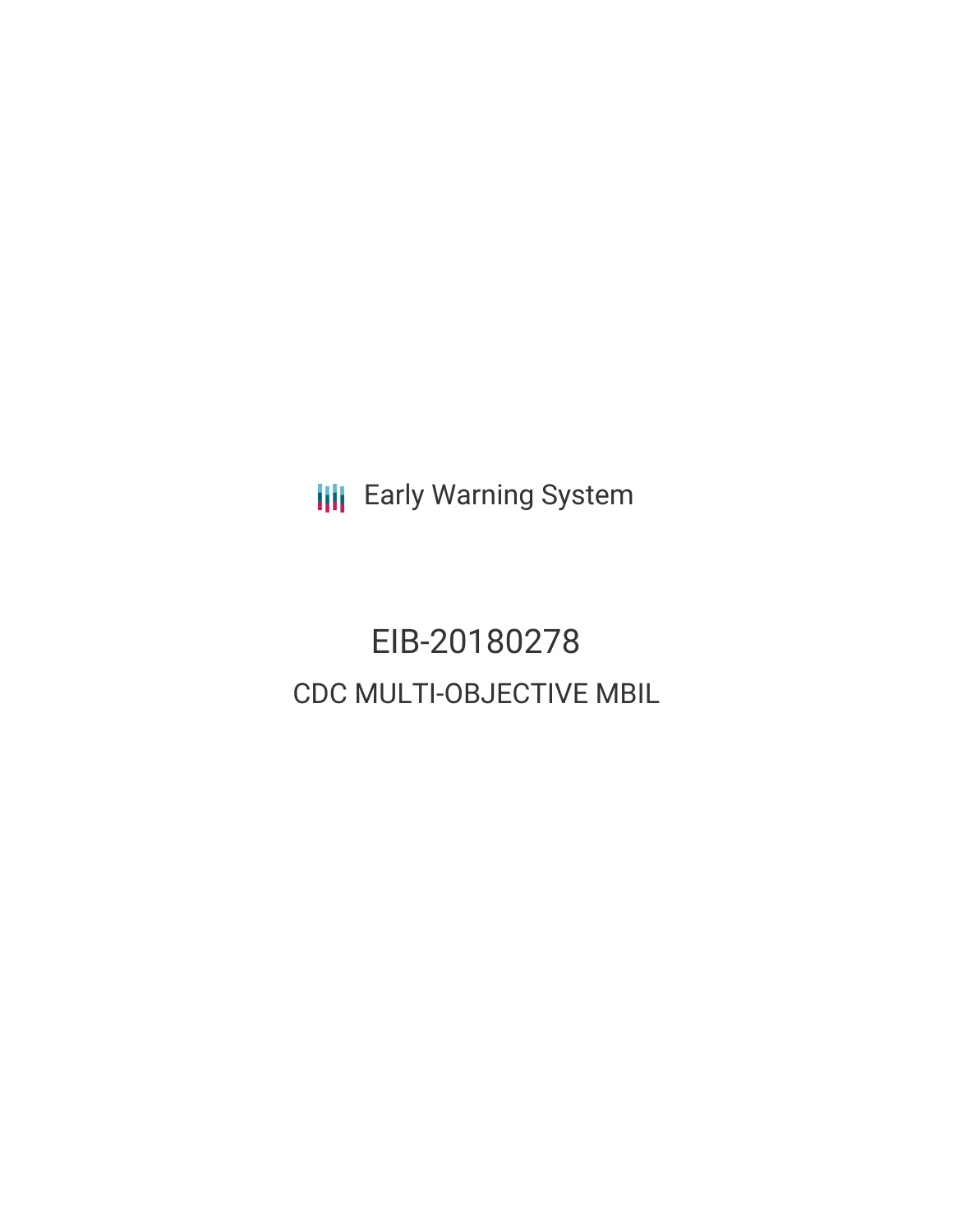| <b>Countries</b>               | France                             |
|--------------------------------|------------------------------------|
| <b>Financial Institutions</b>  | European Investment Bank (EIB)     |
| <b>Status</b>                  | Approved                           |
| <b>Bank Risk Rating</b>        | U                                  |
| <b>Voting Date</b>             | 2019-11-28                         |
| <b>Borrower</b>                | CAISSE DES DEPOTS ET CONSIGNATIONS |
| <b>Sectors</b>                 | Finance                            |
| <b>Investment Type(s)</b>      | Loan                               |
| <b>Investment Amount (USD)</b> | \$550.57 million                   |
| <b>Loan Amount (USD)</b>       | \$550.57 million                   |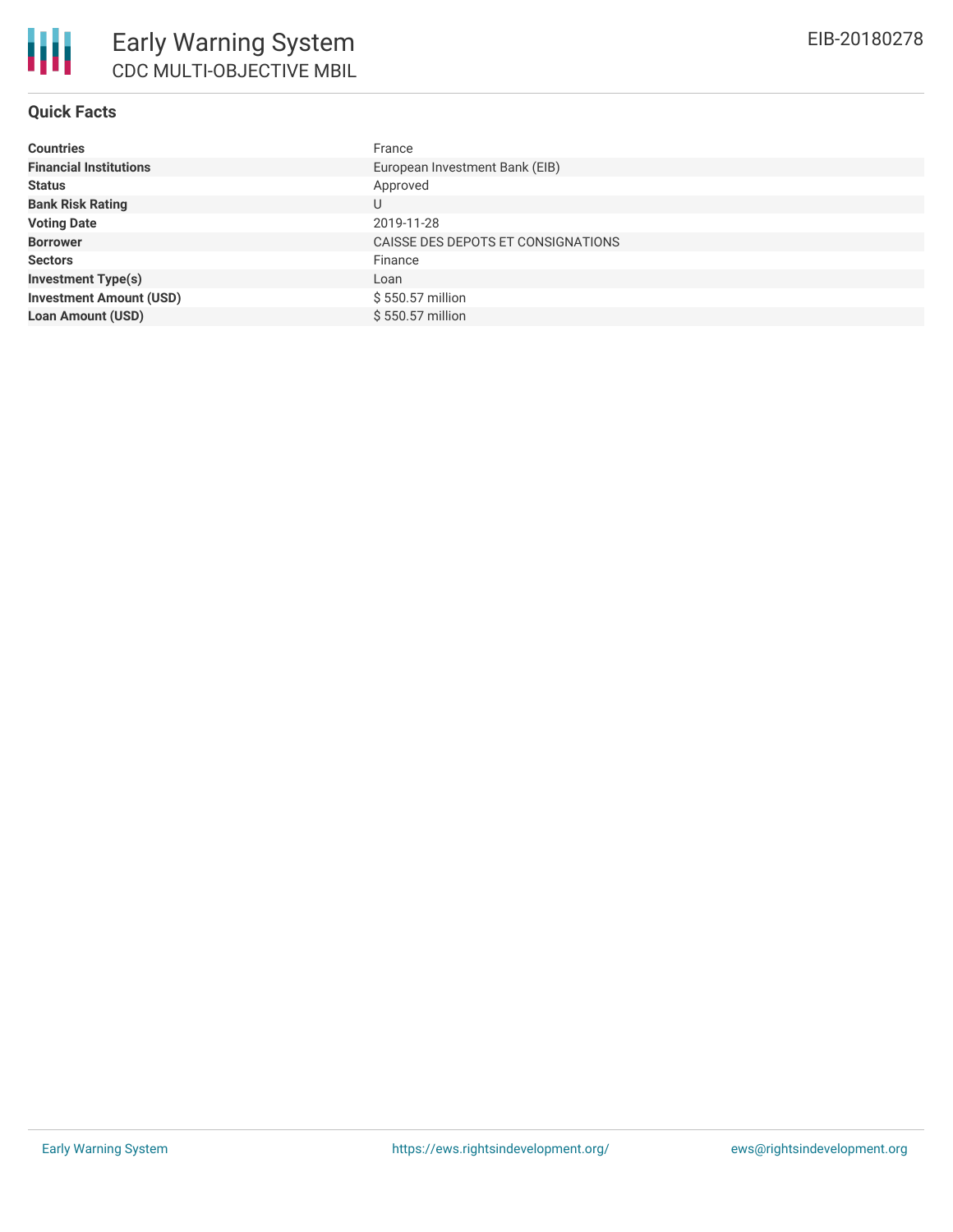

### **Project Description**

According to EIB website, the project includes the financing of small infrastructures carried out by local authorities in France. The loan will be entirely dedicated to the financing of small and medium-scale local authority investments in France in the European Investment Bank's business sectors (examples: energy efficiency of public buildings, water-sanitation, waste management, regions in convergence).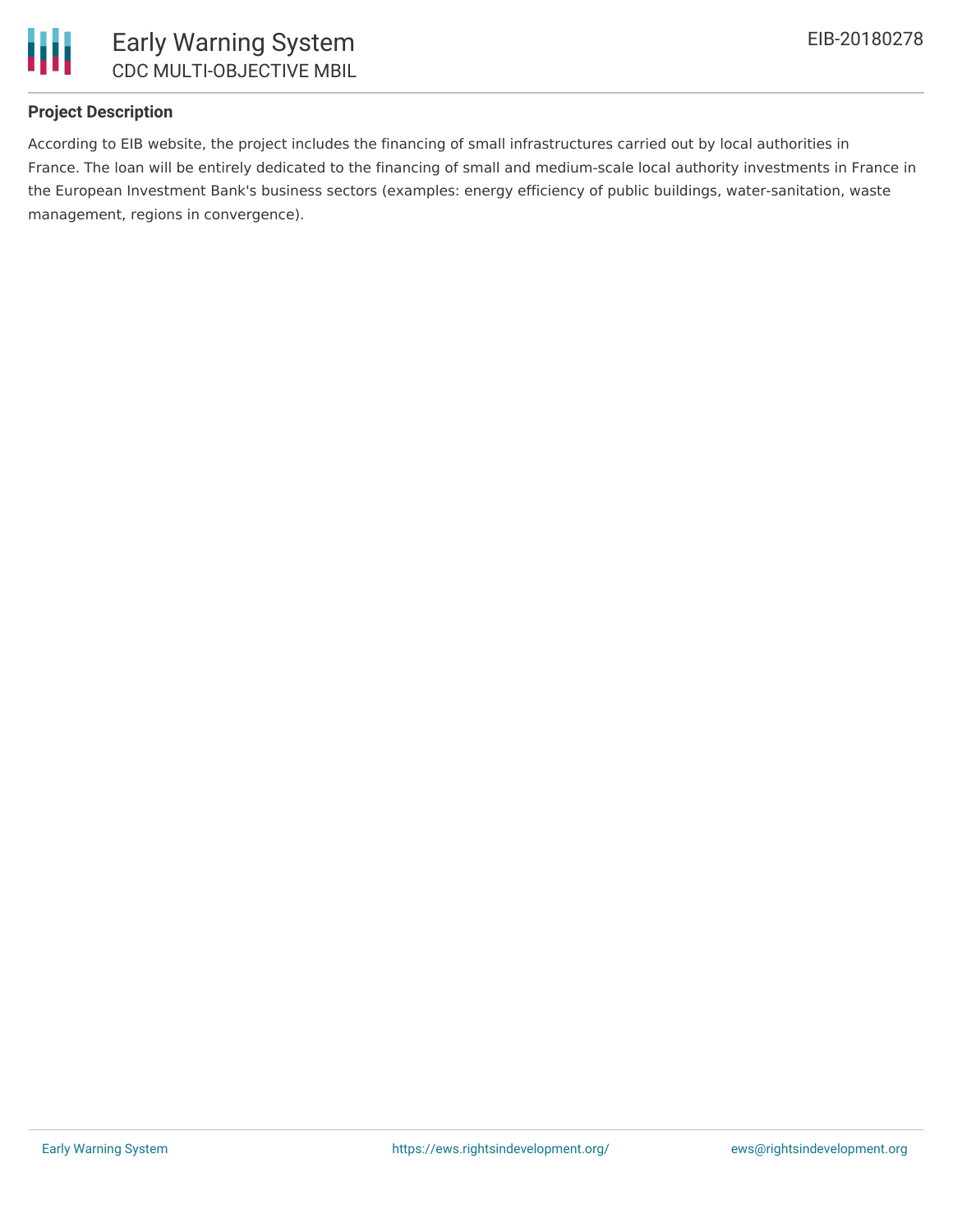### **Investment Description**

冊

European Investment Bank (EIB)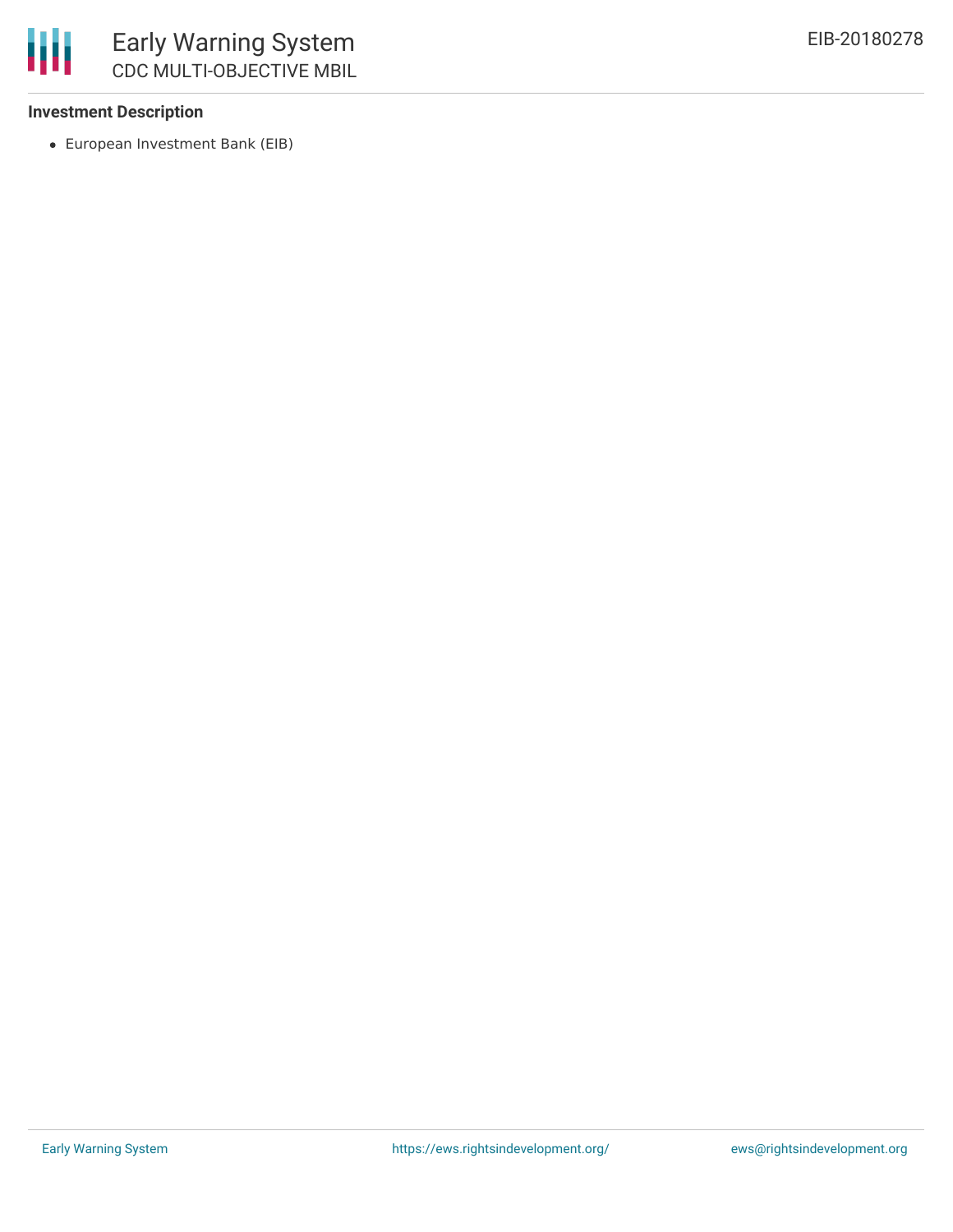

### **Private Actors Description**

Caisse des Depots et Consignations provides investment services. The Company offers protection of savings, loans, banking services, social housing financing, mobility, retirement schemes management, insurance, business solutions, bio diversity conservation, and economic development. Caisse des Depots et Consignations serves customers in France.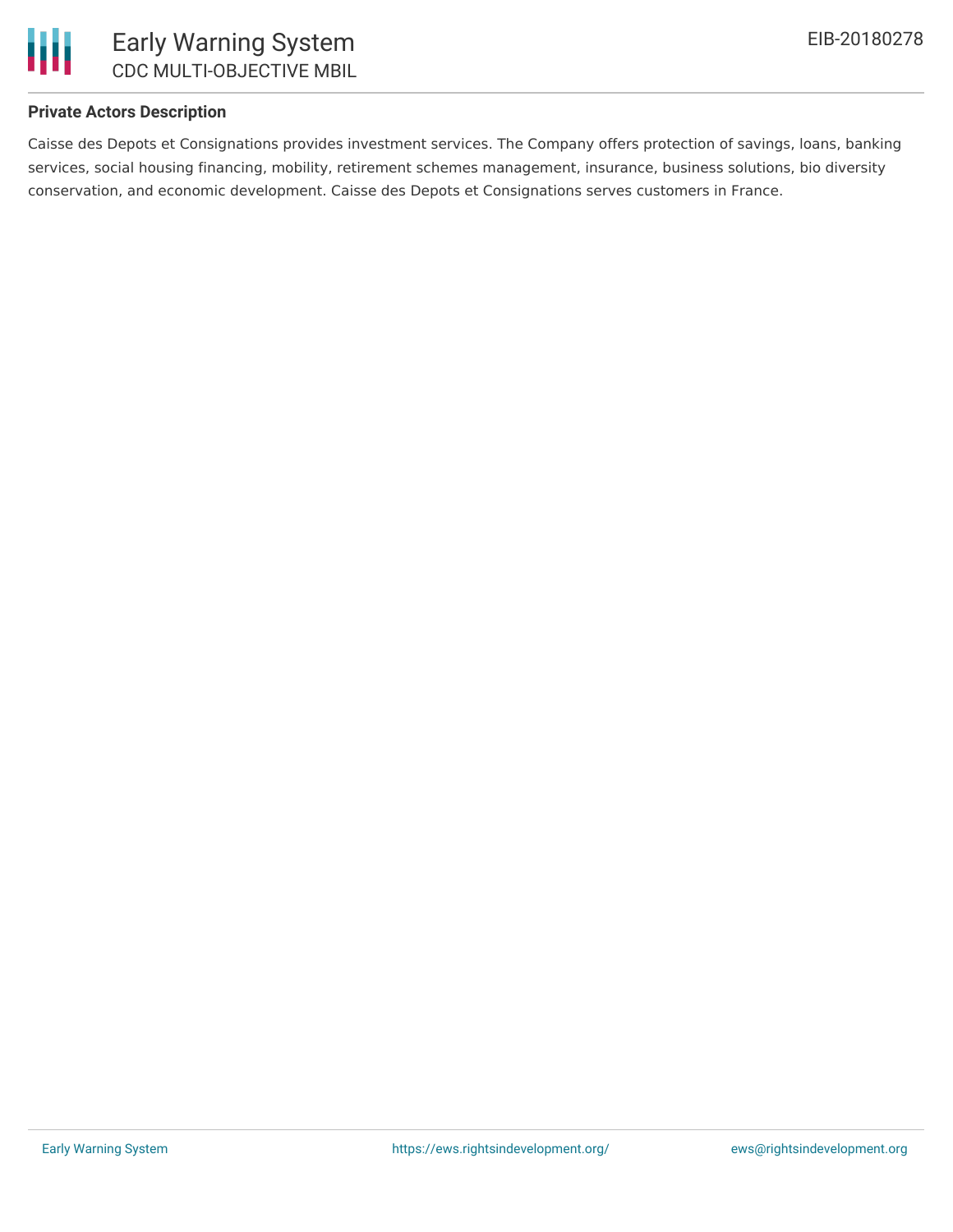# 冊

## Early Warning System CDC MULTI-OBJECTIVE MBIL

| <b>Private Actor 1</b>   | <b>Private Actor</b><br><sup>1</sup> Role | <b>Private Actor</b><br>l Sector | <b>Relation</b>          | <b>Private Actor 2</b>             | <b>Private Actor</b><br>2 Role | <b>Private Actor</b><br>2 Sector |
|--------------------------|-------------------------------------------|----------------------------------|--------------------------|------------------------------------|--------------------------------|----------------------------------|
| $\overline{\phantom{0}}$ | $\,$                                      | $\overline{\phantom{0}}$         | $\overline{\phantom{0}}$ | Caisse des Dépôts et Consignations | Client                         | $\overline{\phantom{0}}$         |